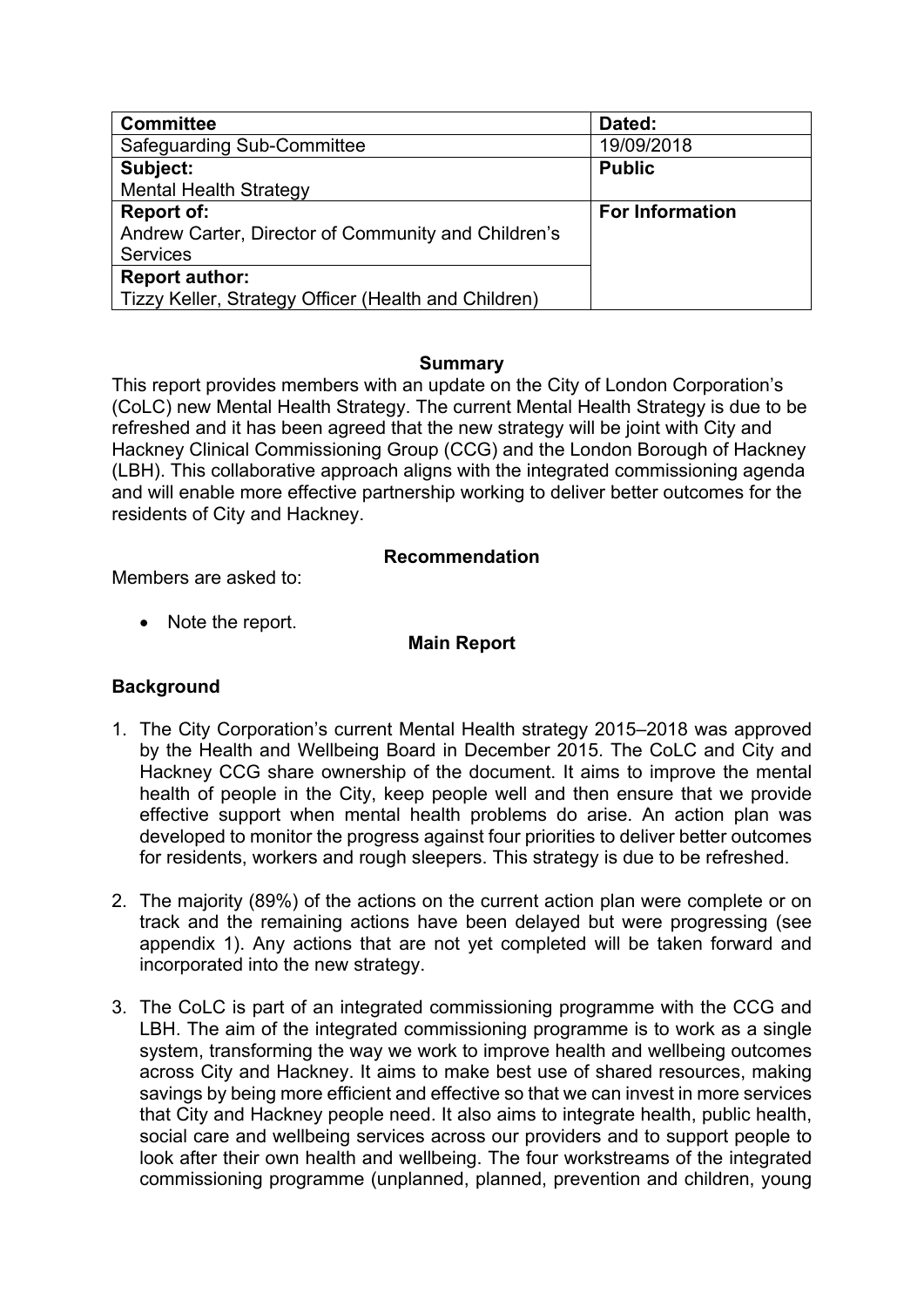people and maternity services) are the delivery arm of the programme. There is also a Mental Health Co-ordinating Committee (MHCC) that supports all the workstreams to consider and embed mental health into their work.

# **Current Position**

- 4. At the last MHCC meeting, partners agreed to produce a joint Mental Health Strategy between the CoLC, City and Hackney CCG and LBH. Partners agreed that a joint strategy would be more effective as mental health and wellbeing falls across health, public health and social care, and an increasing amount of mental health work will be delivered through the integrated commissioning programme.
- 5. The new strategy will be a high-level document that outlines our shared vision and priorities and provides the strategic direction for the mental health activity of the integrated commissioning programme and each organisation. The aim is that this strategy will ensure commitment and accountability across all organisations to enable us to work in synergy to deliver better outcomes.
- 6. The implementation of the strategy will be supported by a delivery plan with clear and measurable outcomes. The MHCC will oversee the implementation of the delivery plan and will monitor progress against the priorities and aims of the strategy.
- 7. A mental health needs analysis is currently underway. The information from this analysis, together with local intelligence gathered from engagement with service users and stakeholders, will be used to develop the priorities of the strategy.
- 8. The aim is for the final strategy to be approved in early 2019.

## **Corporate & Strategic Implications**

- 9. The development of a joint Mental Health Strategy will support the CoL Corporate Plan's aim to contribute to a flourishing society.
- 10. It also supports the following priority from the Department of Community and Children's Services Business Plan: "Priority Two – Health and Wellbeing: Promoting the health and wellbeing of all City residents and workers and improving access to health services in the square mile."

### **Health Implications**

11.A joint Mental Health Strategy will enable a collaborative approach to provide more effective mental health and wellbeing services and improved health outcomes for the workers and residents of the City of London.

## **Appendices**

• Appendix 1 – Mental Health Strategy Action Plan 2015-18

## **Background Papers**